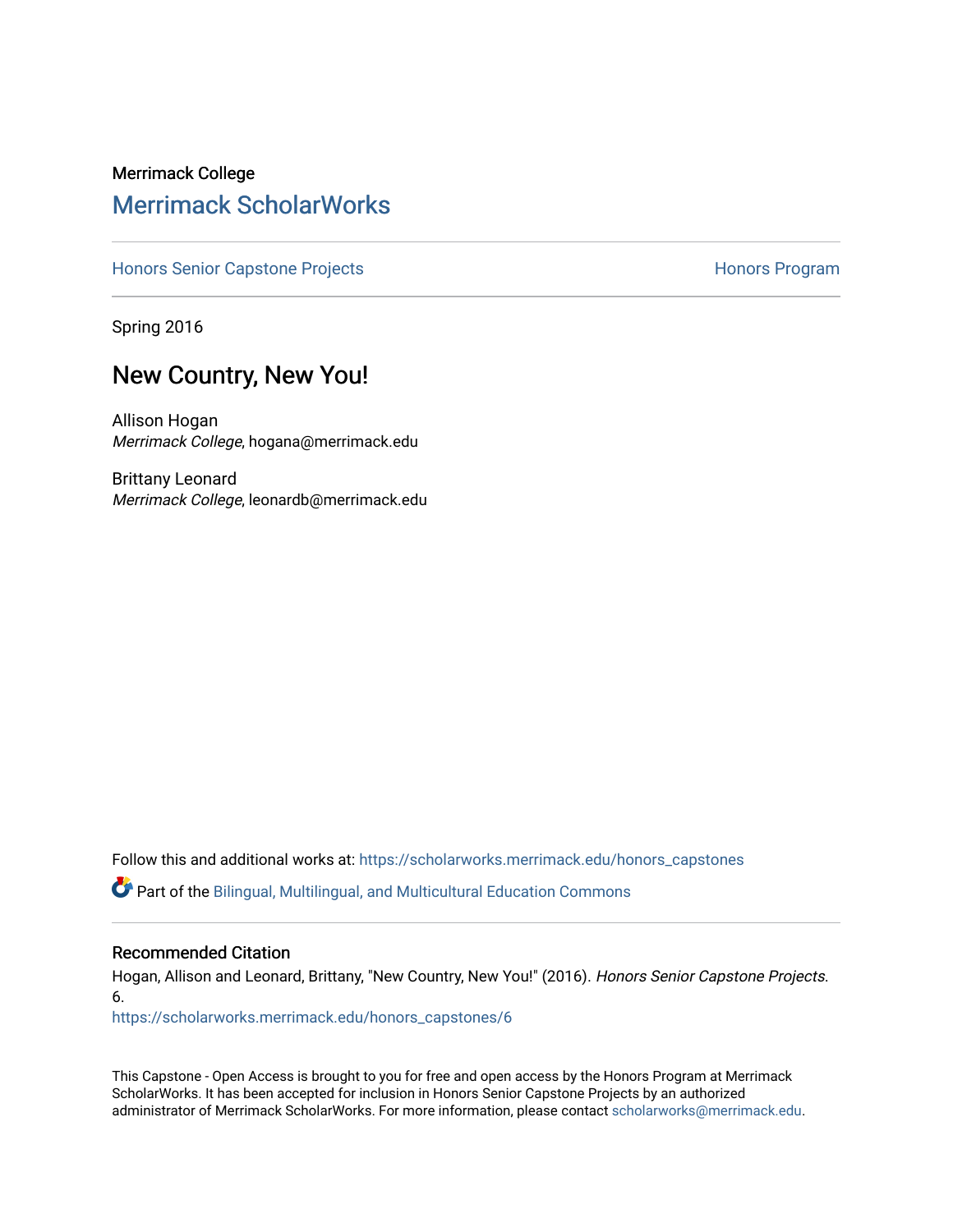Senior Honors Capstone New Country, New You! Allison Hogan Brittany Leonard HON4002H SPA4900-A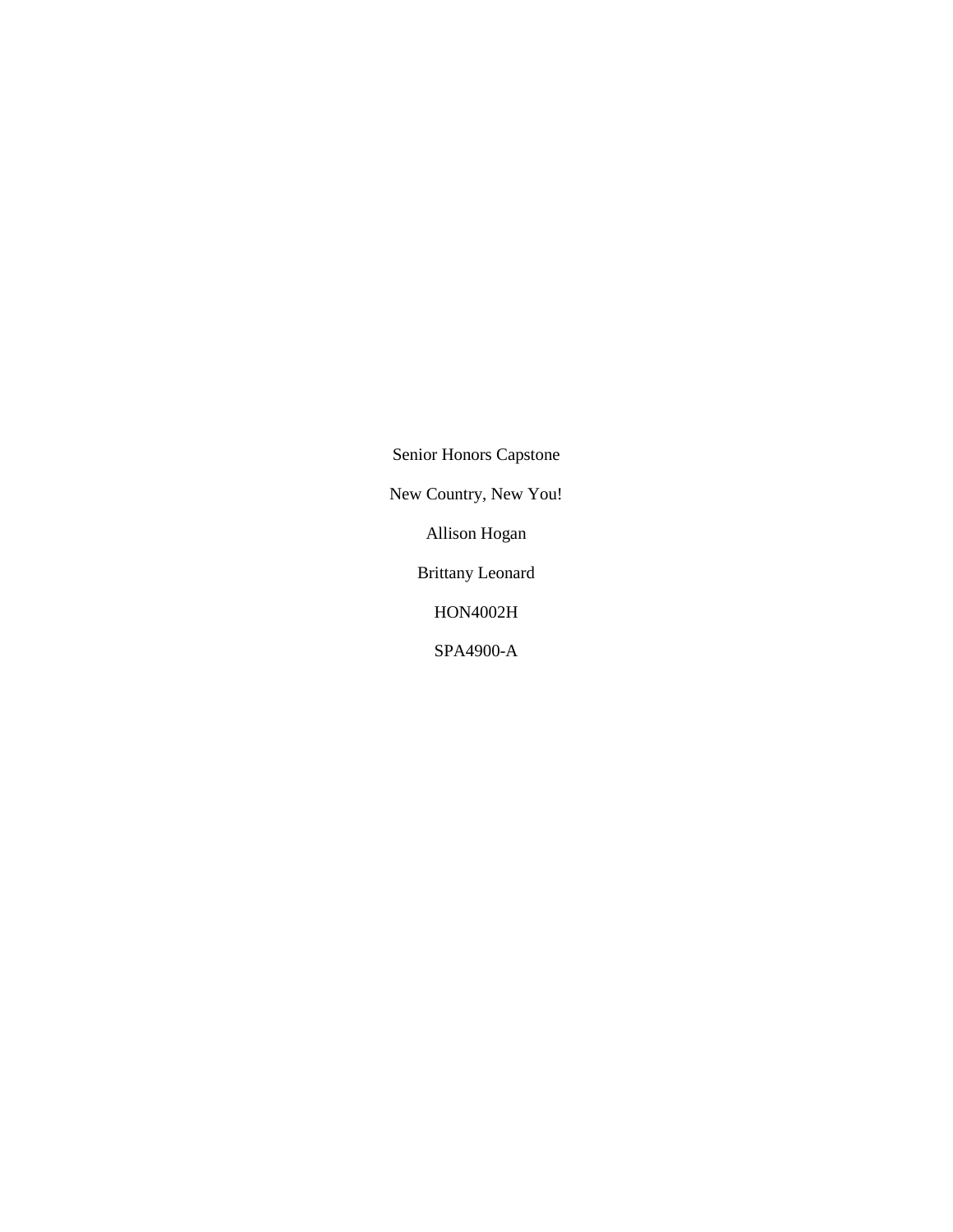In the spring 2015 semester, we both traveled to Bilbao, Spain, where we lived for 5 months and went to school at the University of Deusto. We both enrolled in rigorous Spanish classes where we were challenged to develop our language skills, as well as our ability to adapt to a foreign culture. We believe that the impact this semester had on us can be seen in many aspects of our lives. After spending an entire semester abroad, we were intrigued to discover if there was any scientific evidence to backup our personal standpoint. Furthermore, we were interested to see whether or not the perceived outcomes could be generalized to a larger population or if we could use this information to help promote study abroad programs to prospective students. At the completion of our research, we wanted to answer the following question: what are the benefits of study abroad programs and what impact do they have on students' personal and professional growth? Based on the literature and empirical studies available to us, we can conclude that studying abroad does have positive impacts on the average college student, and it contributes to their overall development.

When considering this topic, there are several factors to consider that could potentially affect the person's experience, including the length and quality of the program, the language spoken abroad, whether or not the student lives with a host family, financial stability, the courses available at the university, the amount of traveling done outside of the program, etc. For the purpose of this paper, we will consider all of these factors, but we will specifically focus on the benefits gained from studying abroad in a non-English speaking country. We hope to portray the advantages this has on a student's overall personal development, as well as their career choice and marketability as they become an upcoming candidate to the business world.

While everyone has a unique experience abroad, almost all can relate to the same skills they gained overseas. A survey conducted by Dwyer and Peters highlights the percentages of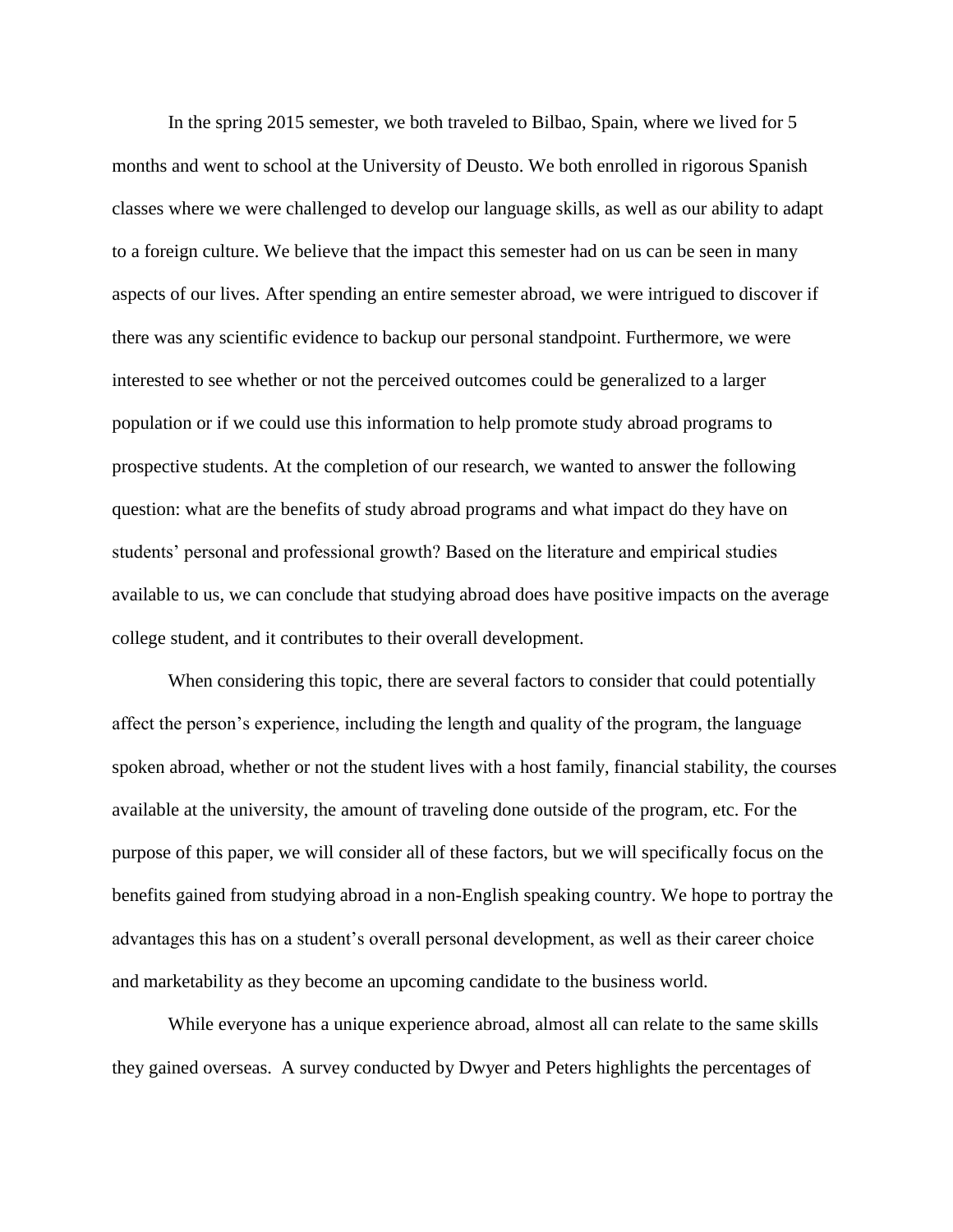students who felt study abroad caused an increase in personal development, academic commitment, intercultural development, and career development. This study focused on alumni from IES (Institute for the International Education of Students) study abroad programs from 1950 to 1999. This study revealed that over 90% of students agreed study abroad increased selfconfidence, served as a catalyst for increased maturity, and has had a lasting impact on world view. Over 95% of students reported they were able to better understand their own cultural values after studying abroad. To summarize how much students learn while studying abroad, Carolyn Valtos says it perfectly, "Overall, I learned a lot more about myself in that one semester than i did in the three and a half years in my home school because of the unique space in which I learned, experienced, and spent exploring another culture" (Dwyer & Peters).

Not all learning abroad is done in the classroom. Stone and Petrick (2013) introduce the idea that traveling alone broadens the minds of individuals. Traveling is considered under the umbrella of experiential learning, which is learning by doing. Stone and Petrick (2013) describe Meyer-Lee and Evans' (2007) idea that "within experiential learning, content knowledge can lead to personal growth, which can lead to an openness and to more learning". The authors then go on to describe certain characteristics that students gain while abroad. Some of these outcomes include a "change of perspective or worldview, independence, self-confidence, intercultural development, global engagement, and dispelling of stereotypes" (Stone & Petrick, 2013). While students can be taught how to obtain these characteristics in a classroom, they do not directly gain them unless they go out into the world and work towards them.

In addition to achieving personal development while abroad, students also gain professional development. The same study by Dwyer and Peters that showed high numbers in personal development also revealed statistics about professional development. The survey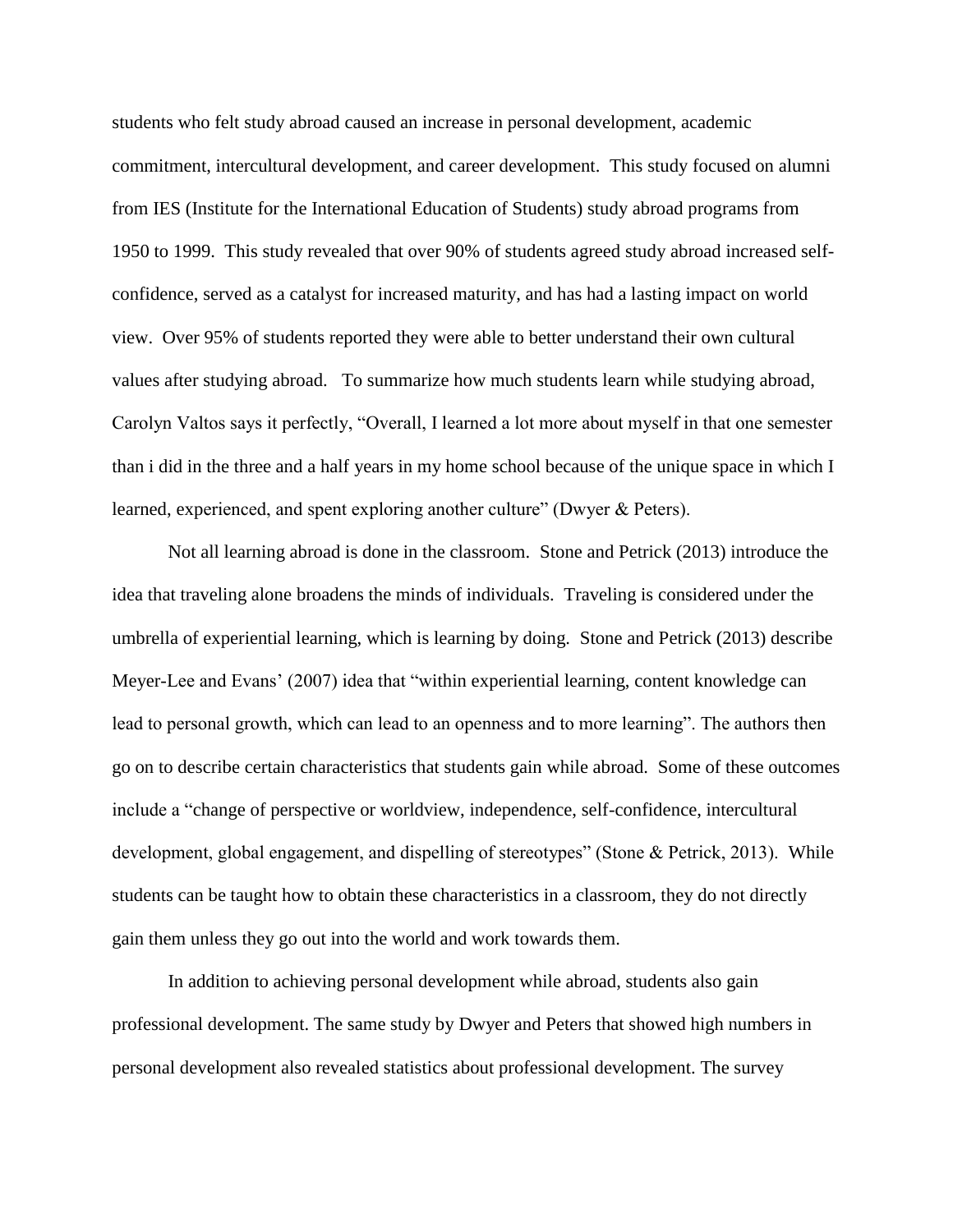showed 83% to 90% of students felt a reinforcement in committing to learning a foreign language study. This percentage is significant due to the possibility that these people would not have stuck with a foreign language if it was not for their experience in another country. Having this foreign language background makes students much more marketable. Working in the United States involves working with a large amount of varying nationalities. Therefore, having a background in a foreign language can be the deciding factor for some companies. As for their careers, a compelling amount of students reported that they acquired skills that influenced their career paths, and their experience sparked an interest in a career direction that they pursued after going abroad.

Professionally speaking, what is the true value of studying abroad? Is it worth it in the long run? Numbers and statistics produced in a study by Isabel Eva Bohrer (2015) support yes; studying abroad is almost always worth it. The findings of this study reports "Nearly 90% of study abroad alumni secured a job within the first six months after graduation". "50% felt the overseas experience helped them acquire their first job skills". "84% felt that studying abroad helped them develop valuable job skills such as foreign language knowledge, cultural training, tolerance for ambiguity, communication, and more". "90% were admitted into their first or second choice graduate or professional school" (Bohrer, 2015). These statistics show how valuable study abroad can be for students in the long run. It not only is a life changing experience, but it is also extremely beneficial when it comes to finding a career.

By students building their professional skills by learning in a foreign country, they are building their resume simply by writing 'study abroad'. The same study by Bohrer (2015) that specified certain professional skills those who study abroad are able to gain also shows what businesses see when they see those two words written on a resume. Bohrer explains businesses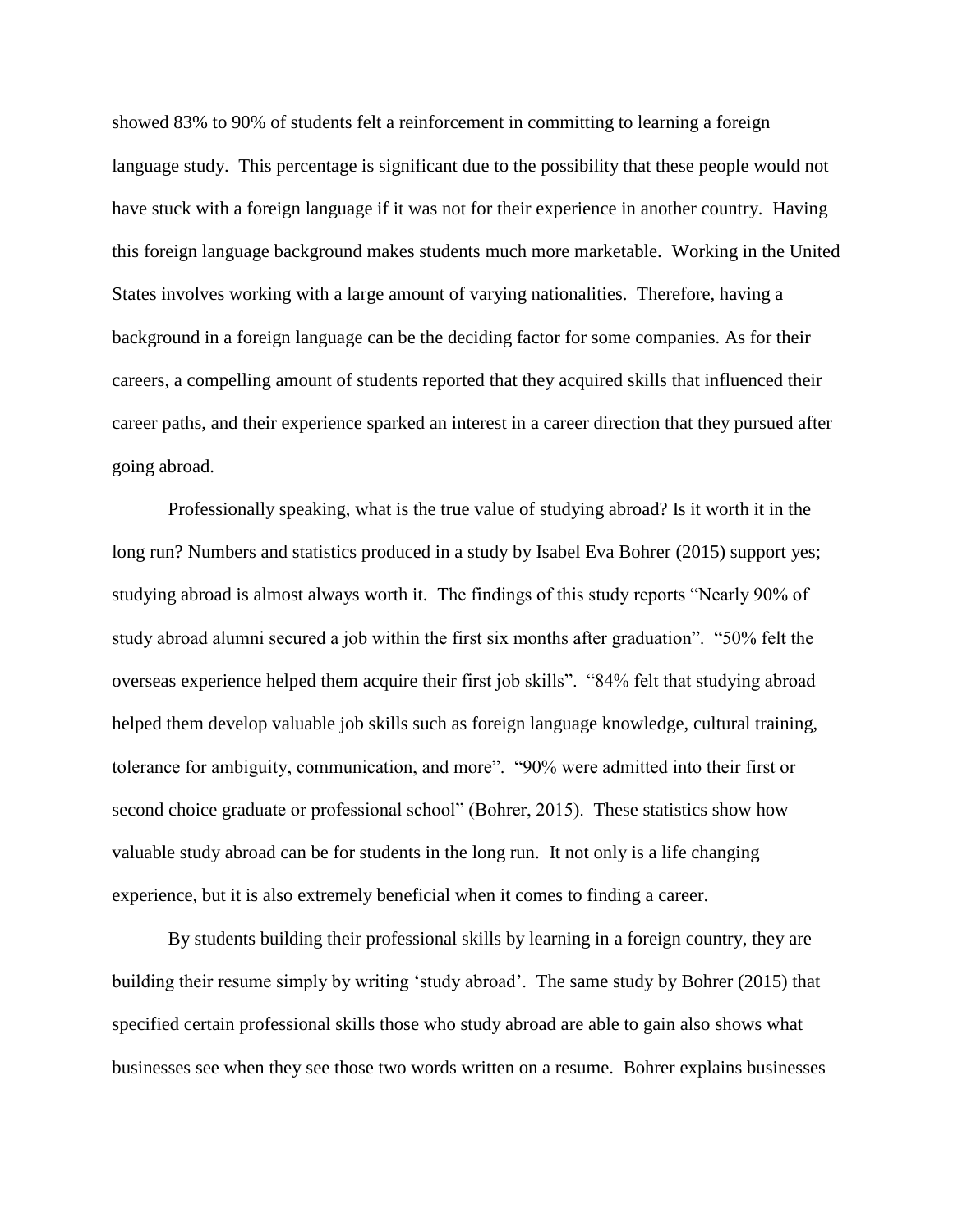see foreign language fluency, international knowledge, cross-cultural communication, analytical skills, teamwork skills, flexibility, the ability to manage finances, and independence without it being explicitly written. All of these skills are crucial to both businesses and graduate schools. Bohrer (2015) quotes Dr. Allan E. Goodman, President and CEO, Institute of International Education, "International experience is one of the most important components of a  $21<sup>s</sup>$  century resume". Professionals expect their employees to either have these skills, or be able to learn them quickly. If a potential candidate already has these qualities, they are much more likely to get the job over someone who does not have those qualities.

A 2012 study by Kendra Preston focused on the impacts studying abroad had on obtaining a job after graduation with an undergraduate degree. The survey was sent out to 31,439 alumni who had studied abroad in all different majors. The results of the survey highlight how quickly they were hired for a job. According to the study, "89% got their first job within 6 months of graduation, with almost half securing a job while still in school". Most recent graduates struggle to find a job after graduation with today's economy; however the majority of those who studied abroad were able to find employment right after graduation.

Out of all the professional skills a person may gain from studying abroad, there are a few specific qualities that seem to be more useful than others. For example, by studying abroad in a non-English speaking country, a person is bound to pick up some, if not a great deal, of the language. In the United States, the second most common language spoken is Spanish. It is true that a large amount of students in America have taken a Spanish language course at some point in their life. If these students were to travel to Spain, they would be able to pick up on more of the language and build upon their previous skills. After returning from their travels, these students would have more language skills than someone who has not traveled to a Spanish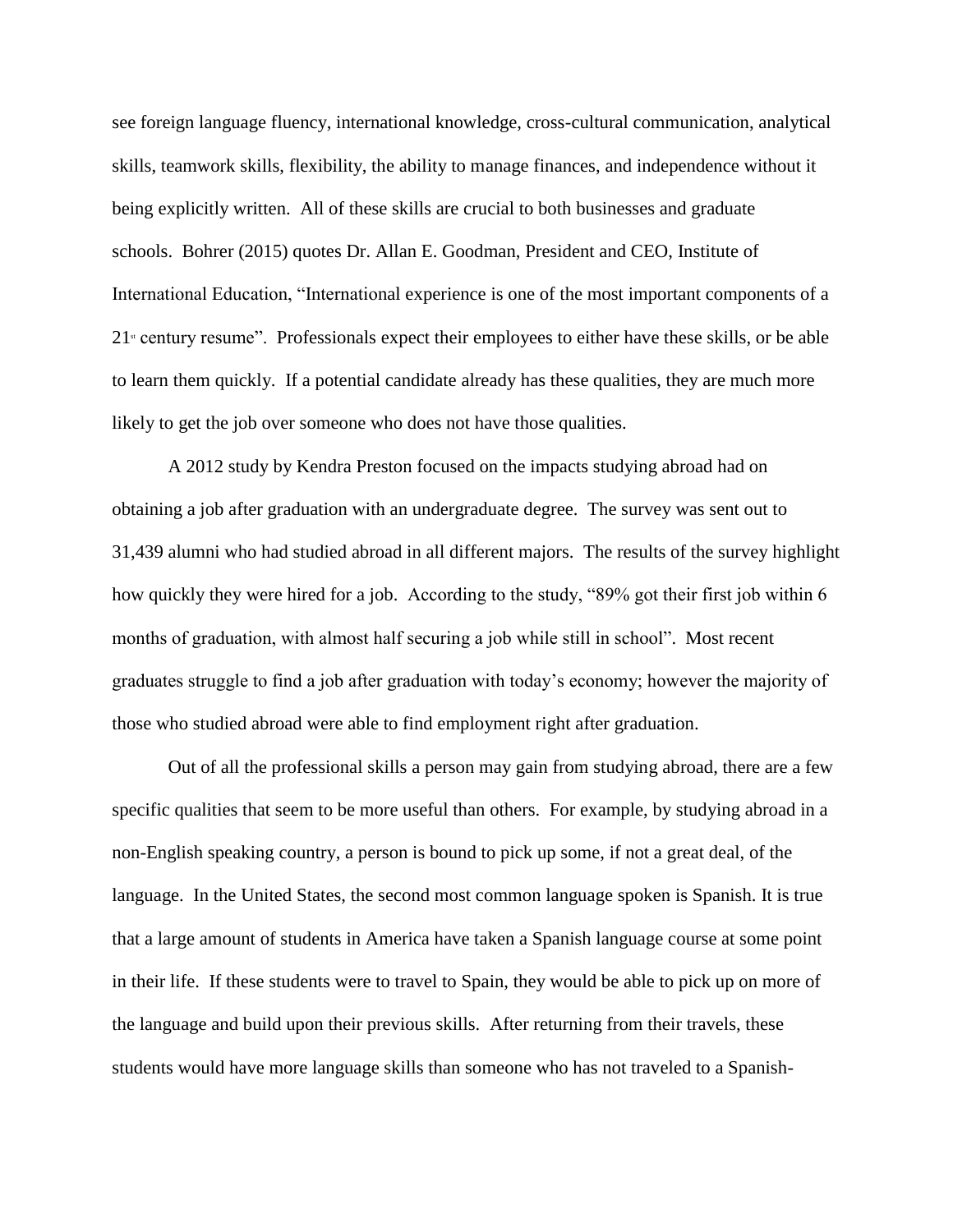speaking country. For many businesses and companies, knowing another language would be a huge bonus. One alumnus who responded to a study conducted by Kimberly Franklin in 2010 commented on how they felt they are an asset to their employer. The alumnus reports, "1) Language fluency; 2) Cross-cultural communication. These two things allow me to be effective in my work with people from all over the world. My language skills make me more readily employable and my cross-cultural communication makes me more effective once hired" (Franklin, 2010). This individual's perspective can be generalized to the larger population of students who have studied abroad in a non-English speaking country.

Students in higher education feel the pressure to study abroad because businesses are looking for this qualification more and more as they go through the hiring process. An interesting point that we came across was that "a majority of American CEOs serve in senior positions abroad for two or more years. Equally telling is the fact that the most important international skill sought by firms is an understanding of cross-cultural differences" (Schnusenberg, 2012). This is interesting to consider because many high-paying positions involve traveling to other cities, states, and countries, and the ability to work with people from all over the world is an important characteristic to possess. When employers see "study abroad" listed on a candidate's resumé, or proficiency in a second language, they are immediately intrigued by their cultural competence and are far more likely to extend a job offer to these individuals (Schnusenberg, 2012).

After spending 5 months in Bilbao, Spain, and having about 6 months to reflect on my experiences there, I came to the conclusion that it was the most influential experience I have had in my entire life. I gained skills I otherwise would have never gained, and I was able to experience the world in a way unlike any other. While there are endless benefits of studying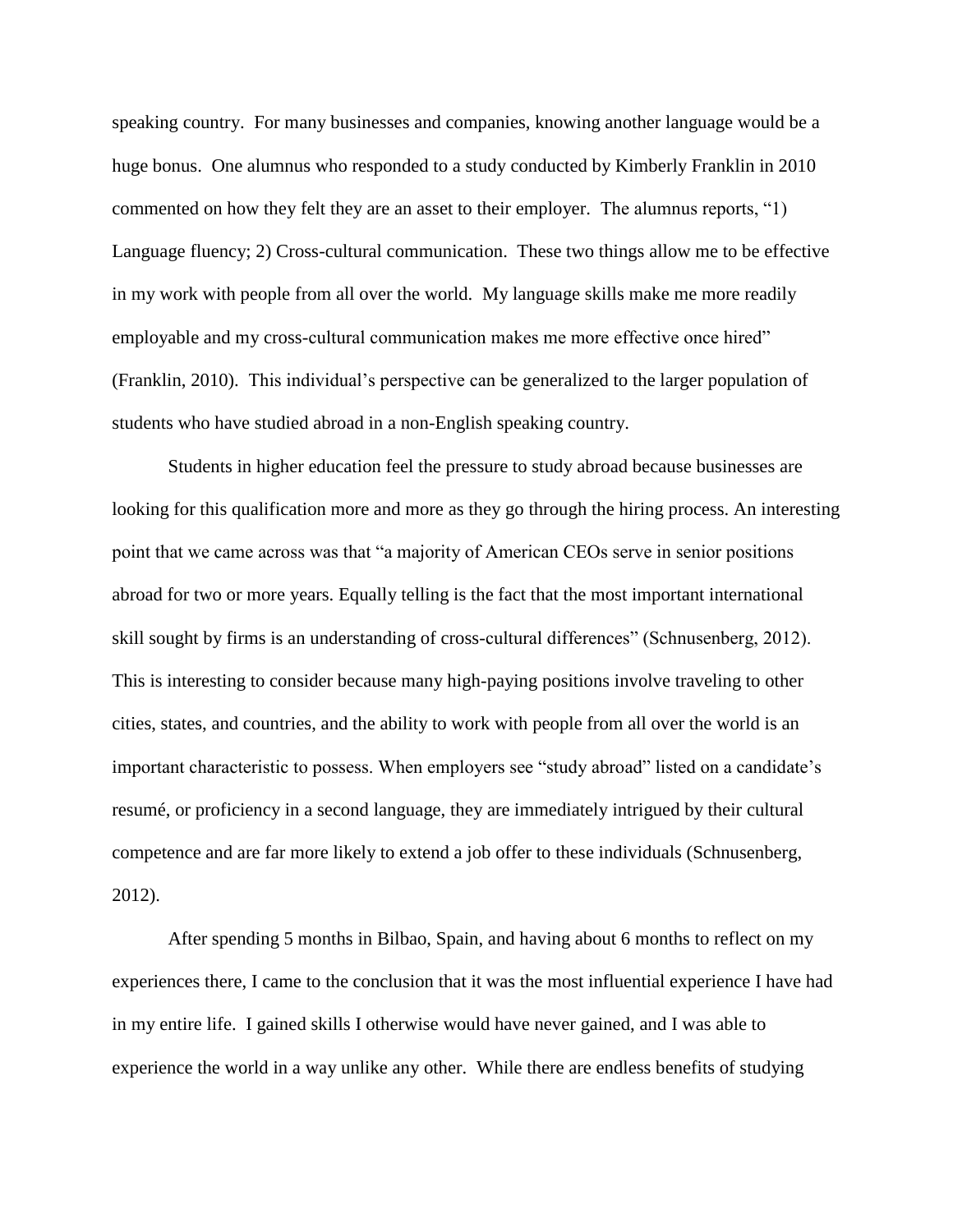abroad, I also experienced some situations I would change given the opportunity. Some of these situations include my living situation, my travels, and how I spent my free time. My living arrangements in Bilbao were unlike the rest of the people in my program whereas I lived in an apartment with two other American students and the rest of the program lived with host families. This is my number one regret. If I had the chance to study abroad again, I would not live in an apartment with other Americans. I would want to live with a host family for multiple reasons; the first being the language aspect. While I would go home and speak English to my roommates, my friends would go home and speak Spanish. I would have had much more practice and experience with the language if I was forced to speak it at home. I would also live with a host family for the fact that I would have the experience of having a family in another country. I would get the first-hand experience of what families are like in a foreign setting.

The traveling I was able to do during my experience was nothing short of incredible. I was able to visit six different countries in Europe and eight different cities in Spain. However, in some of these places I would have done some things differently. For example, in Ireland, I would have tried to experience more of life like the locals instead of all touristy things. I have zero regret in doing all of the activities I did, but I wish I could have spent more time getting to know the locals and what they do in their spare time.

Similar to my opinion on how I spent my time traveling, I also wish I spent more time with the locals in Bilbao. While I was immersed with three Spanish students in one of my classes (whom I became good friends with), I wish I could have spent more time with them outside of class. Too late in the semester did I start to live like a local. If I had the opportunity to do it again, I would spend time exploring the city and finding cool new spots where locals hung out.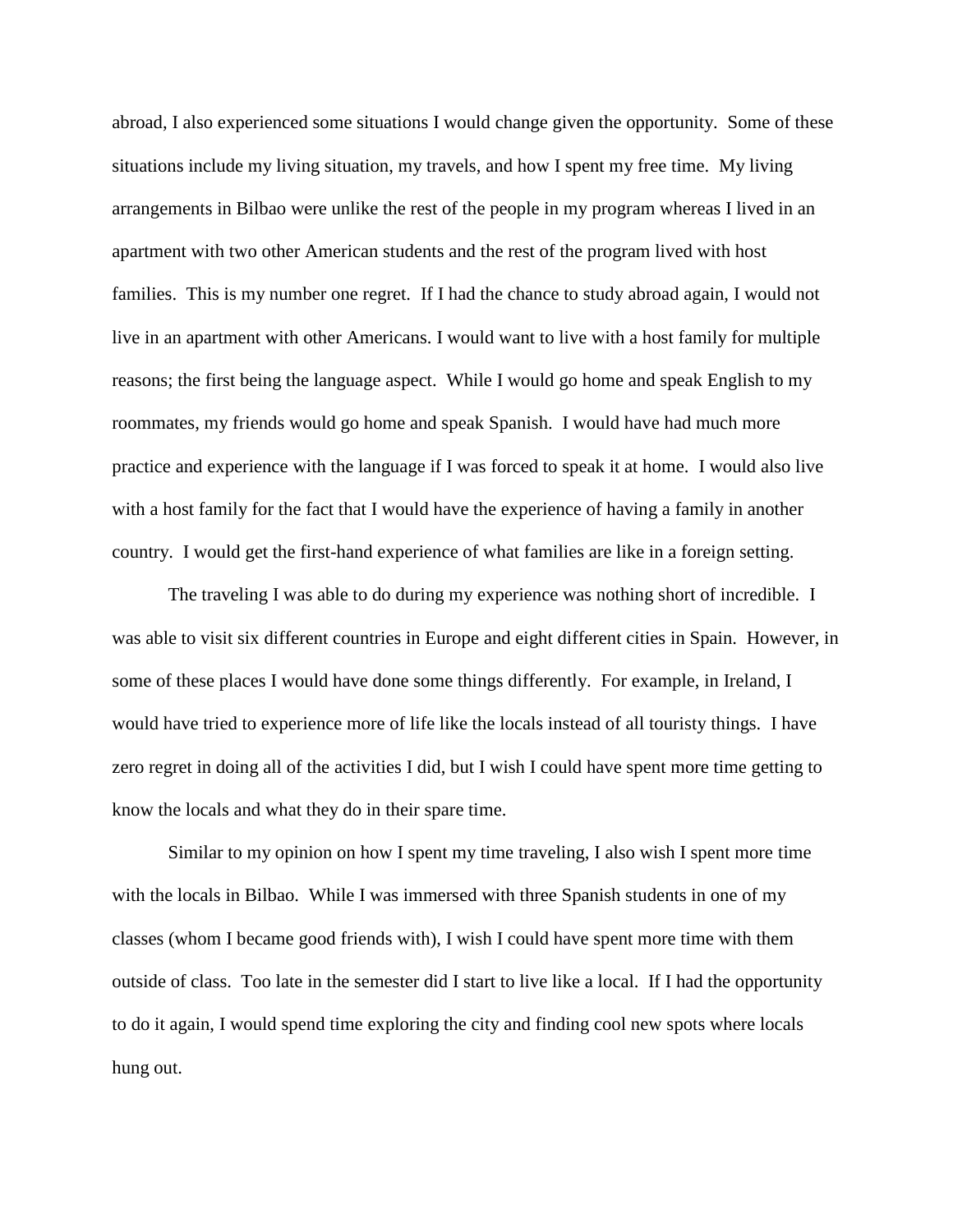Even with the situations that I would change, there are an abundance of things I would not change for the world such as the skills I gained, the friends I gained, and the opinions I made. While I was abroad, I became more independent, patient, culturally-aware, understanding, flexible, adaptable, and open-minded just to name a few. I also made a handful of reliable friends that I am still in touch with. The people that go through this life-changing experience with you are the only ones who can truly relate to your time abroad which right away brings them close. It would be difficult to lose a friend who went through such a personal time with you.

When I arrived in Spain, I was a Human Development: Elementary Education major with a Spanish minor. When I left Spain, I was a Human Development: School & Society and Spanish double major. In those short five months I changed my major and my career path. Originally, I thought that I wanted to be a teacher, and I figured a Spanish minor would help, but now I want to work in Higher Education student involvement with hopes of one day being fluent in the language. Studying abroad opened my eyes to more opportunities at my home university that I wish I was involved in sooner. In my future career, I hope to persuade students to be more involved than I was. For my decision in adding a Spanish major, I believe it will be helpful because not everyone speaks two languages and having that background could possibly land me a job one day.

Similar to Allison, I have spent a lot of time reflecting on my experiences abroad. After spending 5 months away from home and seeing an entirely different culture, I feel that I have grown exponentially. I am so much more independent and willing to put myself out there, and this experience has made me realize how much I am capable of. I also met some amazing people throughout my travels. I lived with a host family, which consisted of a single mother, fifty years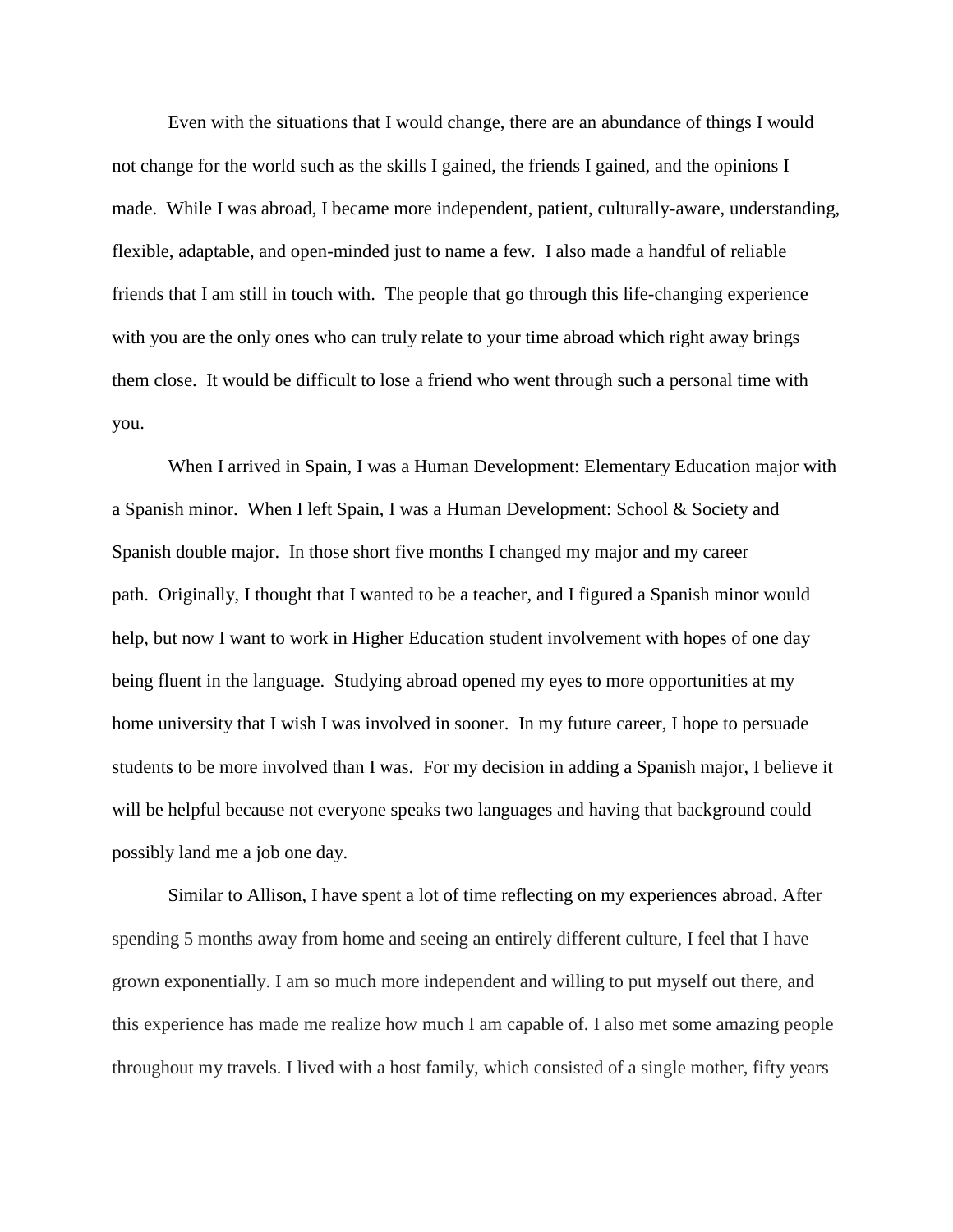old, and a student from Texas who was also in my program. Our host-mom provided us with breakfast, lunch, and dinner each day, and she made us feel very at home in such a foreign place. She spoke to us in Spanish and taught us a lot about the history and culture of Spain. The best decision I ever made was living with a host family because I believe it gave me much more practice speaking and listening to the language, and I felt safe because I had a motherly figure looking out for me on a daily basis. I also made friends from all over the U.S., and I hope to keep in touch with these people for the rest of my life. They may also serve as points of contact in the future if I ever need assistance during my travels, or perhaps a job opportunity.

In terms of my academic and career goals, this experience has completely altered my plans. Originally, I had wanted to be a high school teacher and teach Spanish in a suburban setting. I thought that by traveling and fully immersing myself in the Spanish language and culture, I would be fluent upon my return and increase my marketability. Although my Spanish improved drastically, I was still unable to pass the Spanish MTEL in order to become a teacher, and I was encouraged to change my major.

Throughout my experiences, I learned that I love to travel and explore new places, and I enjoy communicating with people in a different language. This semester made me realize that I want to continue with this for the rest of my life. I am now working towards becoming a study abroad advisor on a college campus, and I plan to pursue a master's degree in higher education. Before this trip, I had no intentions of taking on this role. However, I have realized that I am capable of all the tasks this position would demand, and I strongly believe that this experience has had a major impact on my professional decision.

If I were to relive my entire semester abroad, there is very little I would change. The only thing I would do differently would be to plan-out my weekend travels ahead of time so that I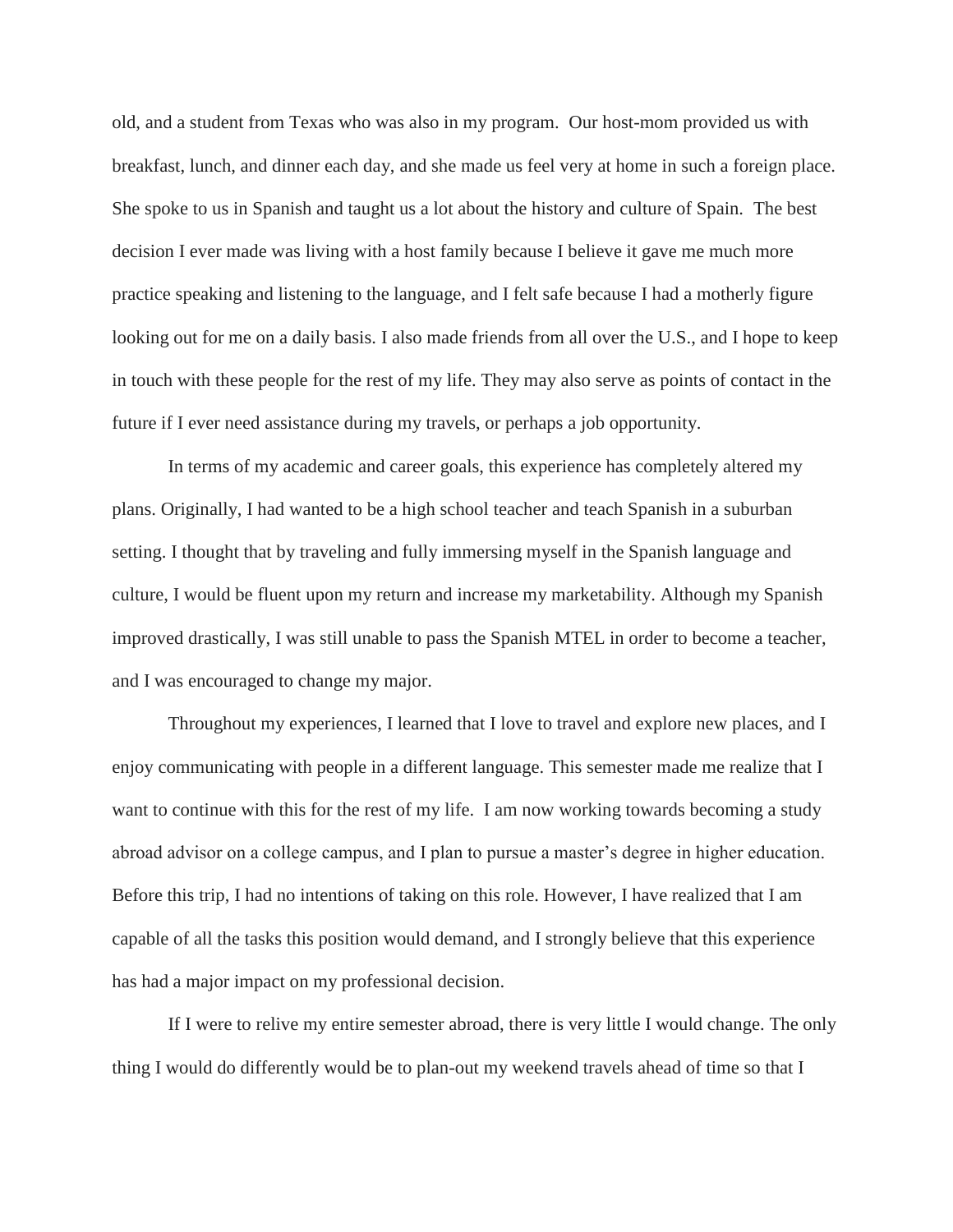could make the most of my time there. Spain is made up of 15 different regions, which allows for much diversity and places to travel. It is also easily accessible to the rest of Europe. Although I made it to seven countries in five short months, I wish I managed my time a little better so that I could venture into a few more regions or countries while I was there in order to explore more of the culture.

When you go abroad, the possibilities are endless. You are basically thrown into a foreign country with unfamiliar people, language, food, transportation, and there's nothing more terrifying. However, it's incredibly exhilarating at the same time. Every day poses a new challenge, a new discovery, a new exploration of who you are as a person, and at the end of the day, there is nothing more rewarding than seeing how far you have come in such a short amount of time. I have so many memories, stories, and everlasting experiences that i will remember for the rest of my life, and I hope more students will take the opportunity to go abroad and discover the world that awaits them.

"The emphasis on study abroad programs is growing in the academic context as U.S. based universities seek to incorporate a global perspective in education," (Rai, 2002). Colleges and universities make it as feasible as possible for their students to go abroad and gain this wonderful experience because this opportunity promotes multicultural understanding and teaches students more than they could ever learn inside a classroom. It is true that any student could write a research paper on the history and culture of Spain, or recite a presentation without using a single word of English. However, it is not until they physically get out into the world and use their language skills to communicate or discover the culture themselves that they can truly gain knowledge of the world.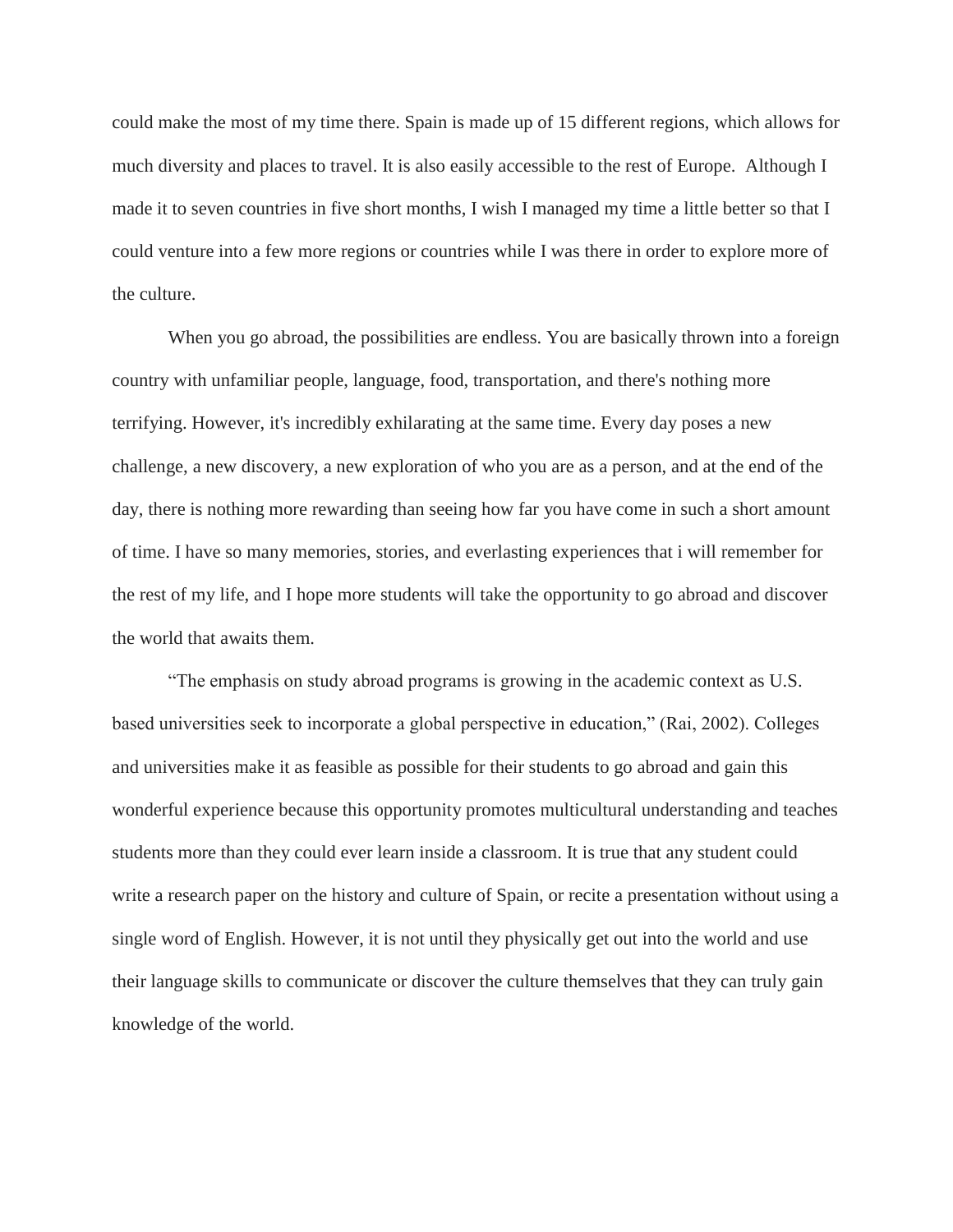In an article that discusses student intention to study abroad, researchers hypothesize that this intention is based on affordability, willingness to pay, and desire to go. Additionally, this willingness to pay could be impacted by family expectations, the type of job an individual is pursuing, or support from school administration. These researchers' goal was to come up with a few solutions that universities could use in order to improve their marketing tactics for study abroad programs. One conclusion they made was to target the parents of these students, who are often the financial providers of this experience.They suggested that universities break-up the costs of these programs into categories such as flights, room and board, day trips, hotel stays, meals, etc., and convince parents that the sum of the amount is reasonable. Another strategy they could use is to host events where alumni or students who have previously studied abroad are invited to share their experiences and how it has affected their job search. Perhaps these universities could also target prospective students, meaning students who have not committed to the college yet, and convince them that they can earn credits abroad for just a slight increase in tuition per year (Schnusenberg, 2012). Marketability of these programs and increasing students' desire to pay for this experience is a major factor in the number of students who actually go abroad. This is important for universities to realize as they attempt to increase their study abroad population.

Furthermore, in order to take a different perspective on why this global understanding is so important, we analyzed the impact of international students in the U.S. In a recent study, a questionnaire was mailed to 111 dean offices across the U.S. regarding international students. The administrators of these schools were asked to answer questions that pointed out the foreseen benefits of having international students on their college's campus. Whereas not all students are capable of traveling abroad due to financial restrictions, availability in programs, major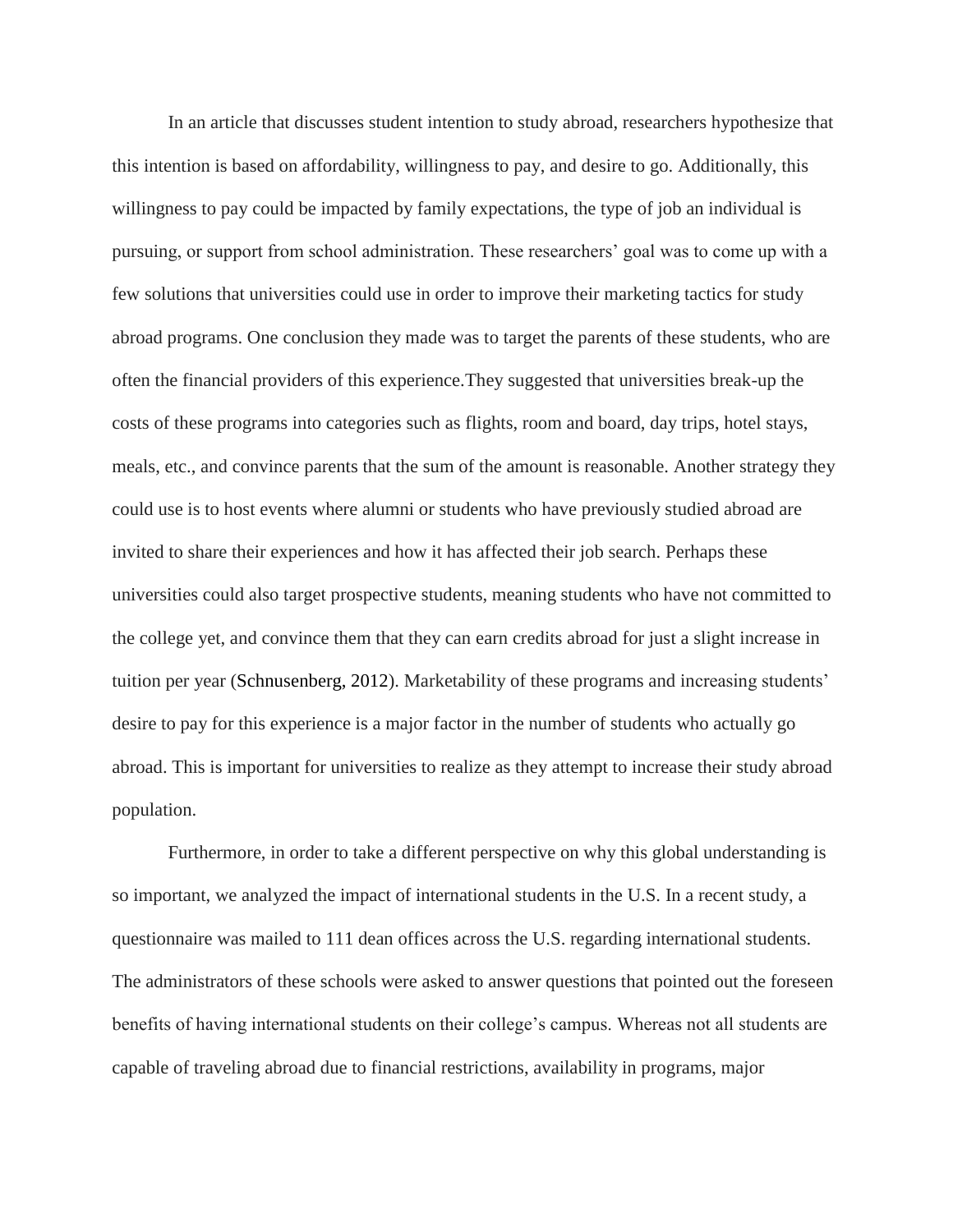requirements, etc., colleges promote diversity so that students can gain a global understanding while staying at their home campus. The college faculty claim that global interdependence is increasing dramatically, and by accepting international students, they are stimulating awareness by contributing different perspectives to global issues. Likewise, as Americans travel abroad, they are gaining a similar experience while contributing their perspectives to a foreign university. After returning to one's home country, it is possible that the connections they have made overseas could have a significant impact on their career development. Perhaps in the future, these connections could "open up an opportunity for comparative research, networking, and collaboration with foreign institutions and organizations," (Rai, 2002).

After researching this question, what are the benefits of study abroad programs and what impact do they have on students' personal and professional growth?, we can conclude that it is imperative that other students go abroad. Overall, this experience of traveling to a foreign country and expanding one's knowledge of culture, language, and diversity, helps to create a very strong candidate for the professional world. It allows people to be more flexible and accepting of differences, and it improves intercommunication skills. Any amount of time spent in a foreign culture will be beneficial to an individual because it provides them with the opportunity to learn and develop as they step out of their comfort zone and strengthen their cultural competence. Colleges and universities should continue to improve their marketing techniques in order to persuade more students to go abroad because the more adaptable a person is to their environment, the more suited they will be for the workforce.